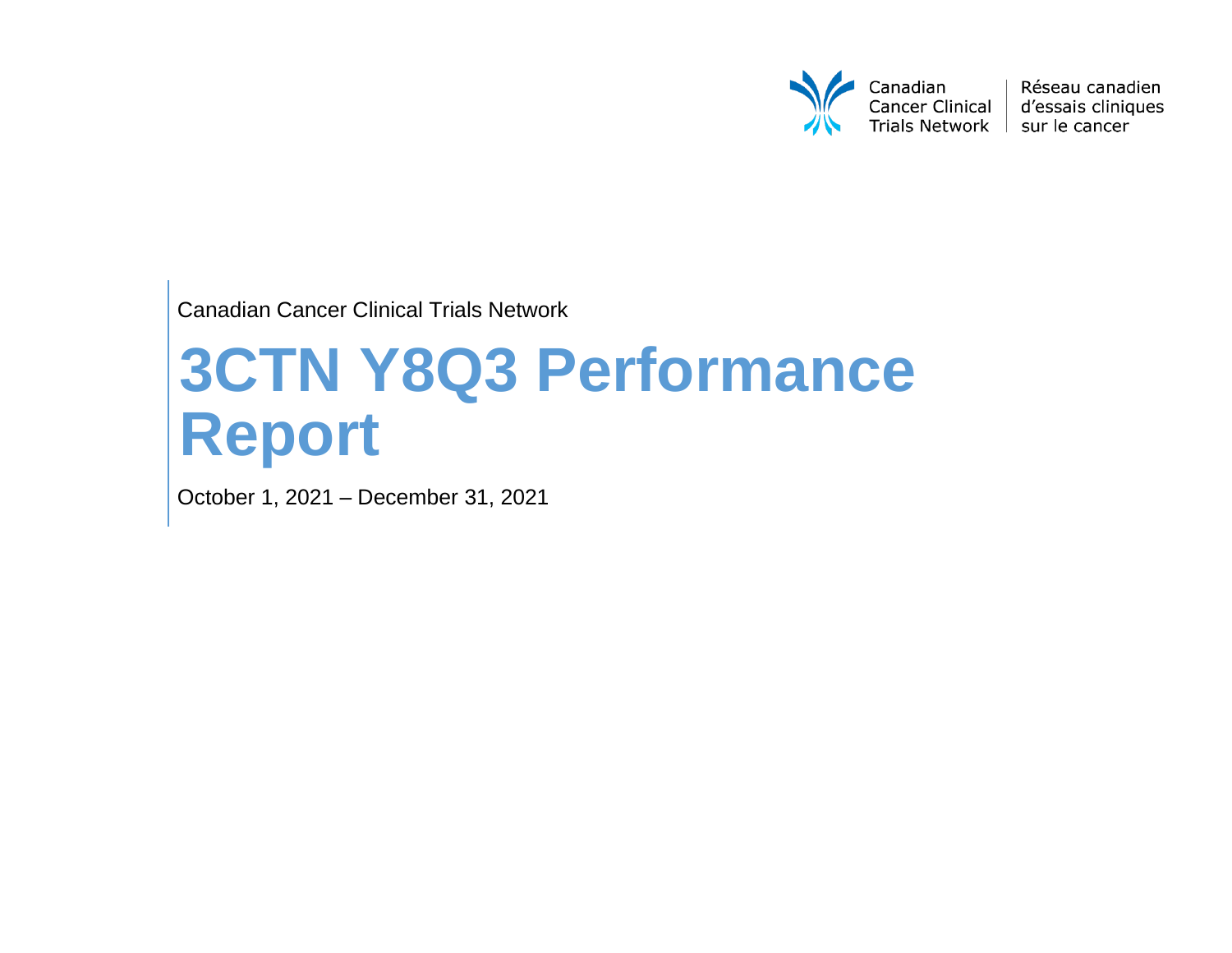# Table of Contents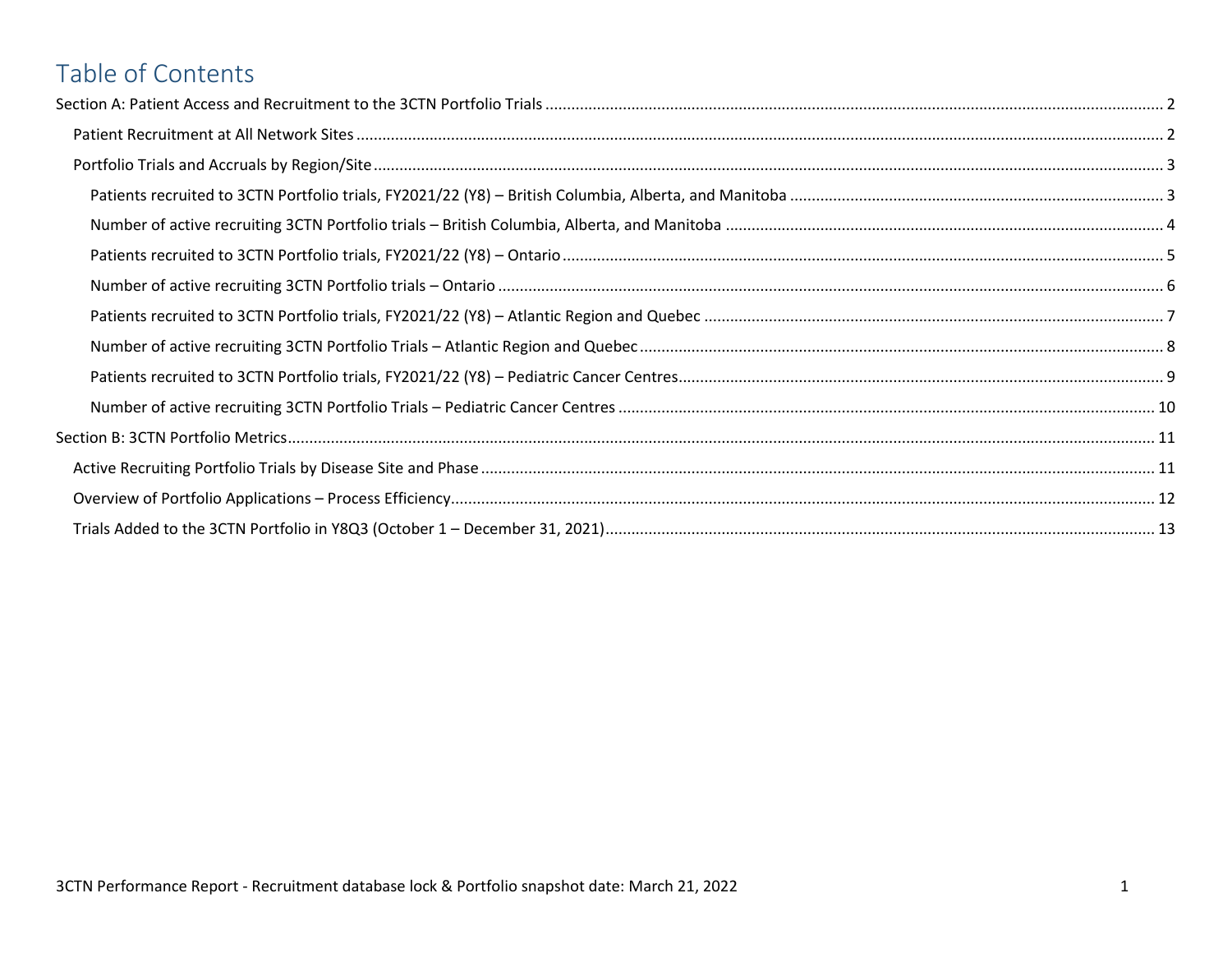# <span id="page-2-0"></span>Section A: Patient Access and Recruitment to the 3CTN Portfolio Trials

#### <span id="page-2-1"></span>Patient Recruitment at All Network Sites



**Objective:** To improve patient access to academic clinical trials and improve patient recruitment by greater than 75% within four years.

Notes:

- 1431 patients were recruited to Portfolio trials in Quarter 3.
- Overall Network recruitment is 85% above pre-3CTN baseline and is currently exceeding Y8 recruitment target of 75% above pre-3CTN baseline.
- Overall, ~30% of Adult Sites (13 out of 43) are on track to meet their Y8 target.
- \* Nova Scotia Health Authority's Y8 recruitment was unreported.
- \*\* Pediatric progress to pre-3CTN baseline recruitment is shown. 4 Pediatric sites are on track to exceed their pre-3CTN baseline by end of Y8.

3CTN Performance Report - Recruitment database lock & Portfolio snapshot date: March 21, 2022 2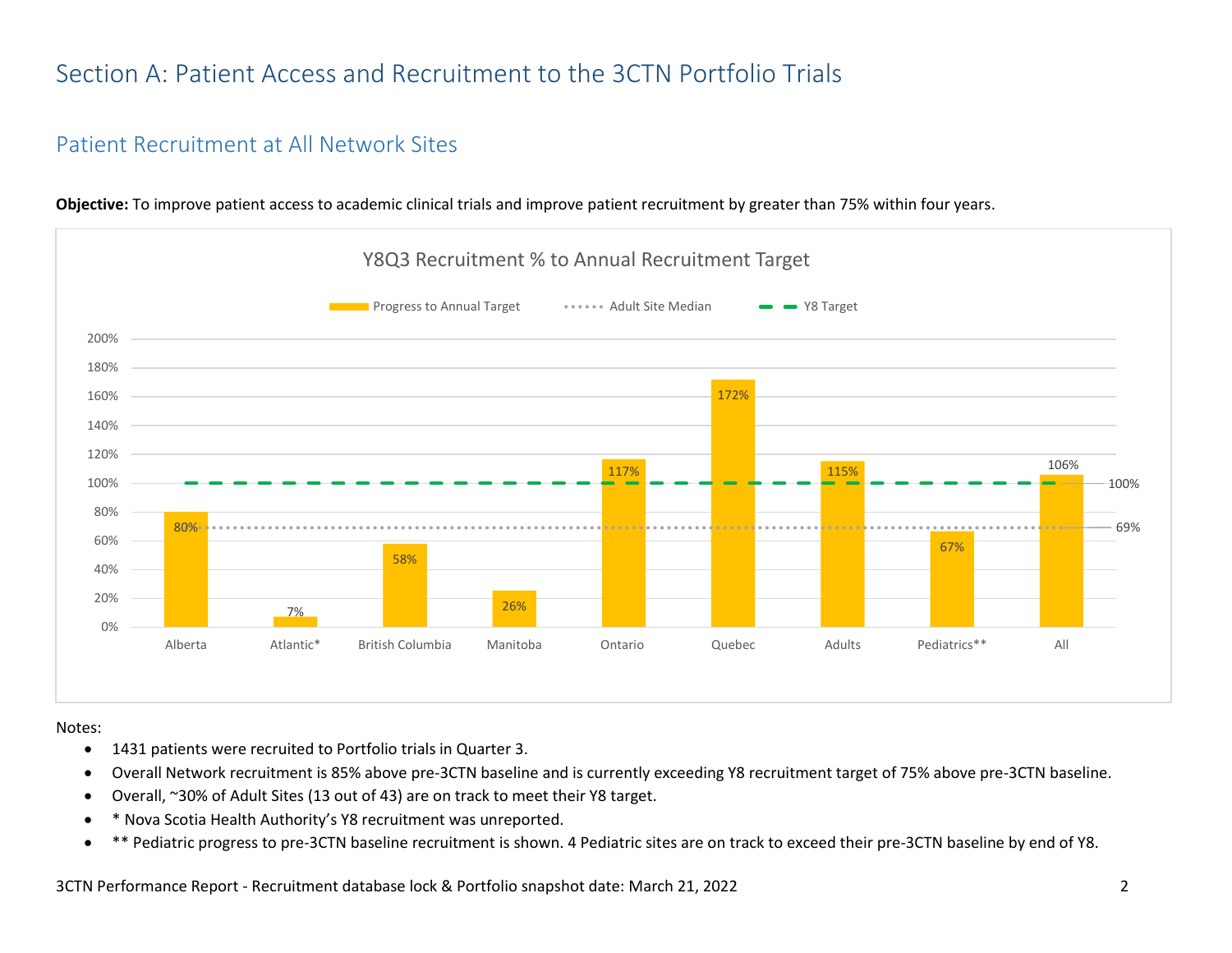## <span id="page-3-0"></span>Portfolio Trials and Accruals by Region/Site

#### <span id="page-3-1"></span>Patients recruited to 3CTN Portfolio trials, FY2021/22 (Y8) – British Columbia, Alberta, and Manitoba

|                                | Pre-3CTN        | <b>Y2</b> | <b>Y3</b>    | <b>Y4</b>    | <b>Y5</b> | <b>Y6</b>    | <b>Y7</b>    |     |                |                | <b>Y8</b>    |                         |                         |
|--------------------------------|-----------------|-----------|--------------|--------------|-----------|--------------|--------------|-----|----------------|----------------|--------------|-------------------------|-------------------------|
| <b>Network Site</b>            | <b>Baseline</b> | Total     | <b>Total</b> | <b>Total</b> | Total     | <b>Total</b> | <b>Total</b> | Q1  | Q <sub>2</sub> | Q <sub>3</sub> | <b>Total</b> | % of<br><b>Baseline</b> | $%$ of<br><b>Target</b> |
| CancerCare Manitoba            | 99              | 72        | 102          | 90           | 98        | 51           | 44           | 17  | 15             | 13             | 45           | 45%                     | 26%                     |
| Western Manitoba Cancer Centre |                 | 0         | 0            | 0            |           | 1            | 0            | 0   | 0              | 0              | 0            | 0%                      | 0%                      |
| Manitoba Total                 | 100             | 72        | 102          | 90           | 99        | 51           | 44           | 17  | 15             | 13             | 45           | 45%                     | 26%                     |
| BC Cancer - Vancouver          | 106             | 117       | 152          | 127          | 107       | 110          | 154          | 49  | 21             | 53             | 123          | 116%                    | 66%                     |
| BC Cancer - Abbotsford         | 16              | 28        | 14           | 22           | 22        |              | 1            | 0   | 0              |                |              | 6%                      | 4%                      |
| BC Cancer - Prince George      |                 | 6         | 4            | 8            | 9         | 10           | 14           | 6   | 6              | $\overline{2}$ | 14           | 1400%                   | 800%                    |
| BC Cancer - Kelowna            | 38              | 40        | 30           | 28           | 38        | 33           | 36           | 10  | 11             |                | 22           | 58%                     | 33%                     |
| BC Cancer - Victoria           | 26              | 44        | 69           | 64           | 69        | 78           | 40           | 10  | 6              | 14             | 30           | 115%                    | 66%                     |
| <b>British Columbia Total</b>  | 187             | 235       | 269          | 249          | 245       | 232          | 245          | 75  | 44             | 71             | 190          | 102%                    | 58%                     |
| <b>Cross Cancer Institute</b>  | 102             | 112       | 137          | 99           | 103       | 310          | 202          | 14  | 74             | 22             | 110          | 108%                    | 62%                     |
| Tom Baker Cancer Centre        | 76              | 140       | 125          | 154          | 139       | 341          | 248          | 13  | 113            | 14             | 140          | 184%                    | 105%                    |
| Alberta Total                  | 178             | 252       | 262          | 253          | 242       | 651          | 450          | 27  | 187            | 36             | 250          | 140%                    | 80%                     |
| <b>Western Region Total</b>    | 465             | 559       | 633          | 592          | 586       | 934          | 739          | 119 | 246            | 120            | 485          | 104%                    | 60%                     |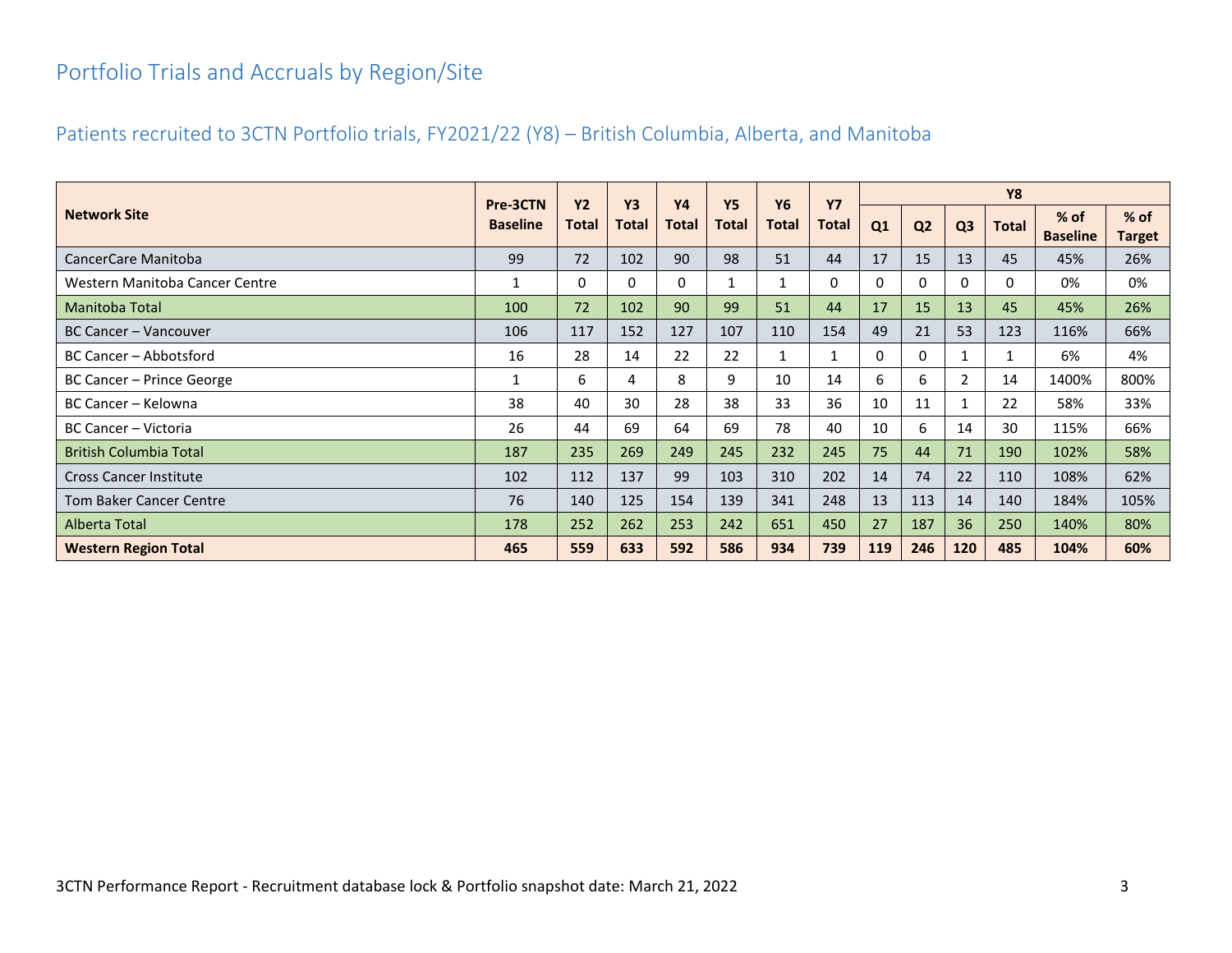#### <span id="page-4-0"></span>Number of active recruiting 3CTN Portfolio trials – British Columbia, Alberta, and Manitoba

|                                | Pre-3CTN        |          |                | Y5 (2018-19)   |                |                | Y6 (2019-20)   |                |    |              |                | Y7 (2020-21)   |                |    | Y8 (2021-22)   |                |
|--------------------------------|-----------------|----------|----------------|----------------|----------------|----------------|----------------|----------------|----|--------------|----------------|----------------|----------------|----|----------------|----------------|
| <b>Network Site</b>            | <b>Baseline</b> | Q1       | Q <sub>2</sub> | Q <sub>3</sub> | Q <sub>4</sub> | Q1             | Q <sub>2</sub> | Q <sub>3</sub> | Q4 | Q1           | Q <sub>2</sub> | Q <sub>3</sub> | Q <sub>4</sub> | Q1 | Q <sub>2</sub> | Q <sub>3</sub> |
| CancerCare Manitoba            | 37              | 28       | 27             | 29             | 23             | 22             | 19             | 16             | 22 | 13           | 20             | 18             | 17             | 17 | 17             | 15             |
| Western Manitoba Cancer Centre | 0               | $\Omega$ |                |                |                | $\mathbf{1}$   |                |                |    |              |                |                |                |    |                |                |
| <b>BC Cancer - Vancouver</b>   | 50              | 25       | 25             | 27             | 27             | 26             | 25             | 23             | 27 | 16           | 17             | 19             | 28             | 29 | 27             | 29             |
| BC Cancer - Abbotsford         | 6               | 4        |                | 4              |                | 5              |                | $\Omega$       | 0  | $\mathbf{A}$ |                |                | 0              | 0  |                |                |
| BC Cancer - Prince George      | $\mathfrak z$   | 3        |                | 3              |                | $\overline{2}$ |                | 3              | 3  | 4            |                | 4              | 6              | 6  |                |                |
| BC Cancer - Kelowna            | 23              | 9        | 10             | 6              | <sub>b</sub>   |                |                | 5              |    | 4            |                | 5              |                | 8  | 8              | 8              |
| BC Cancer - Victoria           | 12              | 5        | <sub>b</sub>   |                |                | 8              |                | 6              | 6  | ⇁            | 9              |                | 10             | 11 | 8              | 9              |
| <b>Cross Cancer Institute</b>  | 29              | 29       | 28             | 30             | 29             | 27             | 26             | 27             | 21 | 14           | 25             | 22             | 22             | 25 | 22             | 22             |
| <b>Tom Baker Cancer Centre</b> | 20              | 29       | 32             | 32             | 30             | 30             | 34             | 33             | 33 | 28           | 28             | 23             | 25             | 23 | 25             | 25             |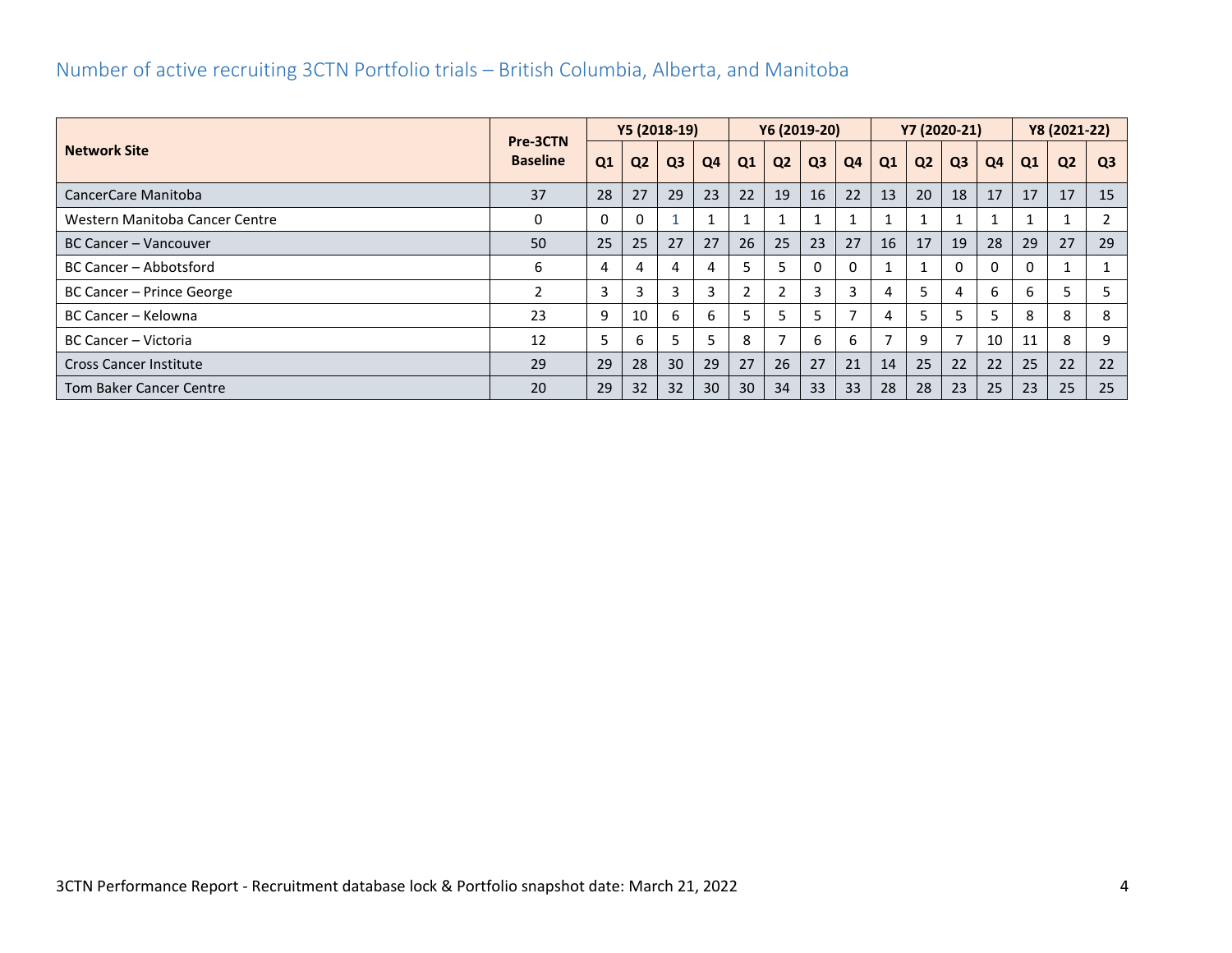<span id="page-5-0"></span>

|                                                                       | Pre-3CTN        | <b>Y2</b>      | <b>Y3</b>    | <b>Y4</b>      | <b>Y5</b>      |                | <b>Y6</b><br><b>Y7</b> |                |                |                | <b>Y8</b>      |                           |                         |
|-----------------------------------------------------------------------|-----------------|----------------|--------------|----------------|----------------|----------------|------------------------|----------------|----------------|----------------|----------------|---------------------------|-------------------------|
| <b>Network Site</b>                                                   | <b>Baseline</b> | <b>Total</b>   | <b>Total</b> | <b>Total</b>   | <b>Total</b>   | <b>Total</b>   | <b>Total</b>           | Q1             | Q <sub>2</sub> | Q <sub>3</sub> | <b>Total</b>   | $%$ of<br><b>Baseline</b> | $%$ of<br><b>Target</b> |
| London Health Sciences Centre                                         | 186             | 172            | 187          | 169            | 248            | 942            | 693                    | 218            | 156            | 147            | 521            | 280%                      | 160%                    |
| <b>Grand River Regional Cancer Centre</b>                             | 20              | 13             | 43           | 32             | 34             | 19             | 24                     | 4              | 5              | 8              | 17             | 85%                       | 49%                     |
| Windsor Regional Cancer Centre                                        | 14              | 17             | 63           | 32             | 16             | 3              | $\overline{2}$         | 0              | $\overline{2}$ | $\mathbf{1}$   | $\overline{3}$ | 21%                       | 12%                     |
| Juravinski Cancer Centre                                              | 181             | 231            | 247          | 454            | 345            | 217            | 142                    | 71             | 34             | 43             | 148            | 82%                       | 47%                     |
| <b>Cambridge Memorial Hospital</b>                                    | 11              | $\overline{2}$ | 5            | 4              | 5              | 8              | 9                      | $\Omega$       | 3              | 5              | 8              | 73%                       | 42%                     |
| St. Joseph's Healthcare Hamilton                                      | 21              | 30             | 54           | 74             | 40             | 20             | 54                     | 20             | 21             | 24             | 65             | 310%                      | 177%                    |
| <b>Walker Family Cancer Centre</b>                                    | 17              | 22             | 13           | 23             | 37             | 40             | 7                      | 5              | 3              | $\overline{2}$ | 10             | 59%                       | 34%                     |
| Sunnybrook Health Sciences Centre                                     | 141             | 229            | 398          | 363            | 651            | 638            | 395                    | 141            | 147            | 132            | 420            | 298%                      | 170%                    |
| Humber River Hospital                                                 | $\mathbf{1}$    | $\overline{2}$ | $\mathbf{1}$ | 9              | $\overline{7}$ | 3              | $\overline{4}$         | $\overline{2}$ | 0              | $\Omega$       | $\overline{2}$ | 200%                      | 114%                    |
| <b>Michael Garron Hospital</b>                                        | $\overline{2}$  | $\overline{2}$ | $\mathbf{1}$ | $\overline{7}$ | $\overline{2}$ | $\Omega$       | $\Omega$               | 0              | $\Omega$       | $\Omega$       | 0              | 0%                        | 0%                      |
| Princess Margaret Cancer Centre                                       | 396             | 384            | 533          | 473            | 720            | 543            | 267                    | 106            | 87             | 70             | 263            | 66%                       | 38%                     |
| Markham Stouffville Hospital                                          | 1               | 0              | 28           | 9              | $\overline{2}$ | 6              | 3                      | 0              | 0              | 0              | 0              | 0%                        | 0%                      |
| Mount Sinai Hospital                                                  | 21              | 12             | 40           | $\overline{7}$ | 12             | $\overline{7}$ | 67                     | 179            | 183            | 121            | 483            | 2300%                     | 1314%                   |
| <b>Northeast Cancer Centre</b>                                        | 24              | 17             | 12           | 9              | 18             | 17             | $\overline{7}$         | $\mathbf{1}$   | $\mathbf{1}$   | $\Omega$       | $\overline{2}$ | 8%                        | 5%                      |
| North York General Hospital                                           | 1               | 4              | 8            | 11             | 9              | $\overline{7}$ | $\overline{7}$         | 5              | $\overline{2}$ | 3              | 10             | 1000%                     | 571%                    |
| Royal Victoria Regional Health Centre                                 | 8               | 18             | 58           | 23             | 9              | 25             | 13                     | 10             | 16             | 8              | 34             | 425%                      | 243%                    |
| St. Michael's Hospital                                                | 19              | 0              | 27           | $\overline{2}$ | $\mathbf{1}$   | $\overline{3}$ | $\Omega$               | 3              | $\overline{2}$ | $\overline{2}$ | $\overline{7}$ | 37%                       | 21%                     |
| Southlake Regional Health Centre                                      | 10              | 15             | 75           | 26             | 68             | 32             | 9                      | 3              | $\overline{2}$ | $\overline{7}$ | 12             | 120%                      | 69%                     |
| Thunder Bay Regional Health Sciences Centre                           | 26              | 3              | 46           | 16             | 25             | 4              | $\overline{2}$         | 5              | $\overline{2}$ | 15             | 22             | 85%                       | 48%                     |
| Trillium Health Partners - Credit Valley Hospital                     | 27              | 5              | 51           | 10             | 12             | 10             | $\overline{2}$         | $\mathbf{1}$   | 4              | $\overline{2}$ | $\overline{7}$ | 26%                       | 15%                     |
| William Osler Health System                                           | $\mathbf{1}$    | $\Omega$       | 29           | 13             | 0              | 16             | $\overline{2}$         | 0              | 0              | $\mathbf{1}$   | $\mathbf{1}$   | 100%                      | 57%                     |
| The Ottawa Hospital Cancer Centre                                     | 132             | 238            | 396          | 500            | 850            | 804            | 483                    | 97             | 270            | 254            | 621            | 470%                      | 269%                    |
| Cancer Centre of Southeastern Ontario at Kingston General<br>Hospital | 41              | 58             | 122          | 84             | 72             | 89             | 59                     | 11             | 13             | 17             | 41             | 100%                      | 57%                     |
| R.S. McLaughlin Durham Regional Cancer Centre                         | 22              | 26             | 70           | 18             | 15             | 36             | 3                      | 4              | $\mathbf{1}$   | $\Omega$       | 5              | 23%                       | 13%                     |
| <b>Central Region Total</b>                                           | 1323            | 1500           | 2507         | 2368           | 3198           | 3489           | 2254                   | 886            | 954            | 862            | 2702           | 204%                      | 117%                    |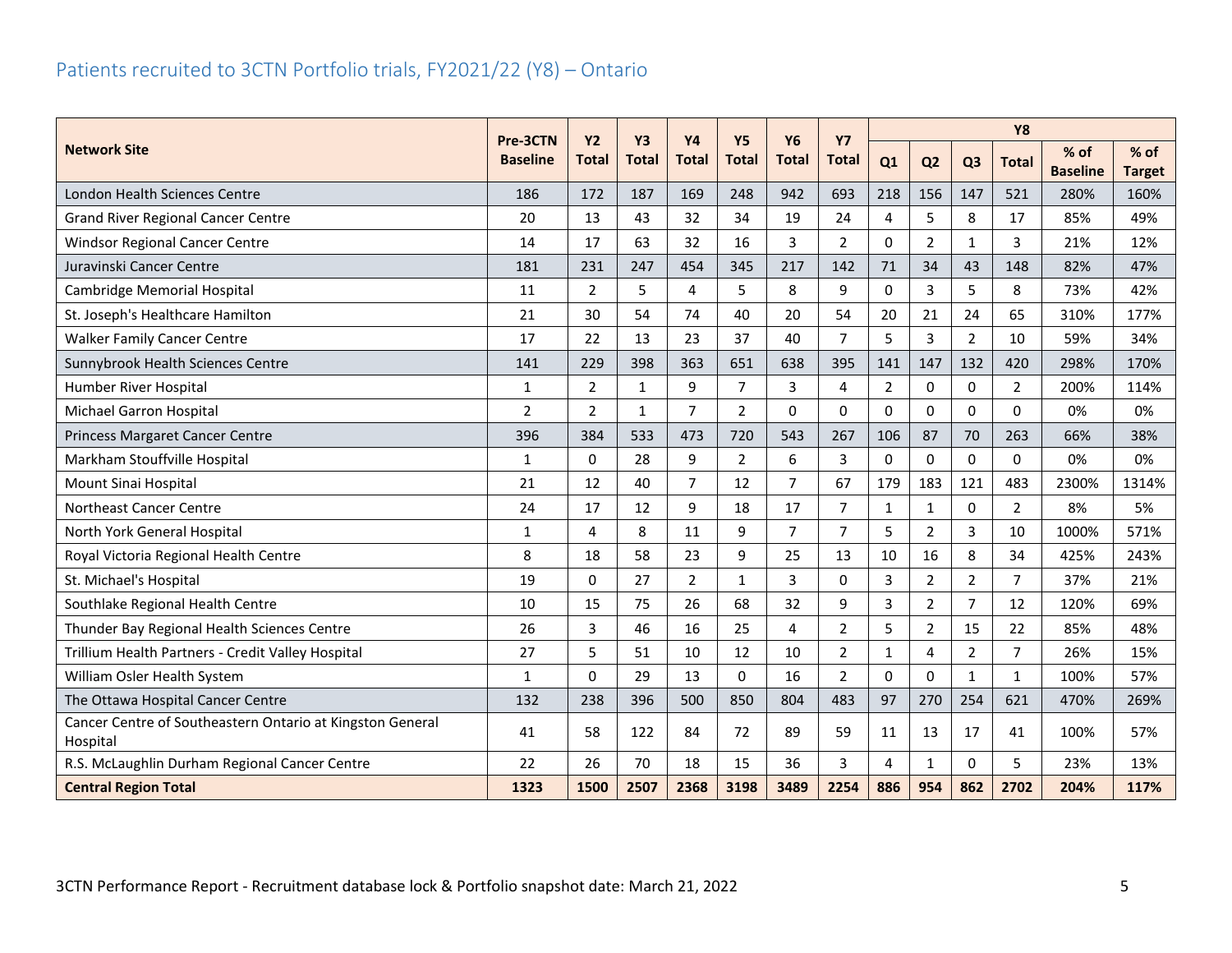<span id="page-6-0"></span>

|                                                                    | Y5 (2018-19)<br>Pre-3CTN |                |                |                | Y6 (2019-20)   |                |                |                | Y7 (2020-21)   |                |                |                | Y8 (2021-22)   |                |                |                |
|--------------------------------------------------------------------|--------------------------|----------------|----------------|----------------|----------------|----------------|----------------|----------------|----------------|----------------|----------------|----------------|----------------|----------------|----------------|----------------|
| <b>Network Site</b>                                                | <b>Baseline</b>          | Q1             | Q <sub>2</sub> | Q <sub>3</sub> | Q <sub>4</sub> | Q1             | Q <sub>2</sub> | Q <sub>3</sub> | Q <sub>4</sub> | Q1             | Q <sub>2</sub> | Q <sub>3</sub> | Q <sub>4</sub> | Q1             | Q <sub>2</sub> | Q <sub>3</sub> |
| London Health Sciences Centre                                      | 79                       | 45             | 46             | 46             | 40             | 47             | 52             | 54             | 57             | 45             | 47             | 44             | 41             | 42             | 38             | 39             |
| <b>Grand River Regional Cancer Centre</b>                          | 11                       | 8              | 8              | 8              | 8              | 6              | 7              | 8              | 8              | 8              | 8              | 8              | 8              | 9              | 8              | 8              |
| <b>Windsor Regional Cancer Centre</b>                              | 4                        | 4              | 4              | 5              | 5              | 4              | 4              | 4              | 3              | 4              | $\overline{2}$ | $\overline{2}$ | $\overline{2}$ | $\overline{2}$ | $\overline{2}$ | $\overline{2}$ |
| Juravinski Cancer Centre                                           | 51                       | 29             | 27             | 30             | 32             | 22             | 26             | 24             | 34             | 13             | 31             | 34             | 35             | 38             | 31             | 35             |
| Cambridge Memorial Hospital                                        | 5                        | $\overline{2}$ | $\overline{2}$ | 3              | 2              | $\overline{2}$ | $\overline{2}$ | $\overline{2}$ | $\overline{2}$ | $\overline{2}$ | $\overline{2}$ | $\overline{2}$ | $\overline{2}$ | $\overline{2}$ | 3              | 3              |
| St. Joseph's Healthcare Hamilton                                   | 2                        | 3              | $\overline{2}$ | $\overline{2}$ | 3              | $\mathbf{1}$   | $\mathbf{1}$   | $\mathbf{1}$   | 1              | $\mathbf{1}$   | 1              | $\overline{2}$ | $\overline{2}$ | $\overline{2}$ | $\overline{2}$ | $\overline{2}$ |
| <b>Walker Family Cancer Centre</b>                                 | 10                       | 8              | 7              | 8              | 7              | 6              | 6              | 8              | $\overline{7}$ | 8              | 7              | $\overline{7}$ | 7              | 6              | 6              | 6              |
| Sunnybrook Health Sciences Centre                                  | 10                       | 32             | 34             | 34             | 35             | 34             | 36             | 36             | 35             | 47             | 35             | 34             | 33             | 32             | 30             | 35             |
| Humber River Hospital                                              | 0                        | 3              | 3              | $\overline{2}$ | $\overline{2}$ | $\overline{2}$ | $\overline{2}$ | 3              | $\overline{2}$ | 3              | $\overline{2}$ | $\mathbf{1}$   | $\mathbf{1}$   | $\mathbf{1}$   | $\Omega$       | $\overline{2}$ |
| Michael Garron Hospital                                            | 3                        | $\overline{2}$ | $\overline{2}$ | $\overline{2}$ | $\overline{2}$ | $\mathbf{1}$   | $\mathbf{1}$   | $\mathbf{1}$   | 1              | $\mathbf{1}$   | 1              | 1              | 1              | 1              | 1              | $\mathbf{1}$   |
| Princess Margaret Cancer Centre                                    | 91                       | 71             | 74             | 81             | 86             | 78             | 88             | 89             | 80             | 80             | 81             | 82             | 65             | 68             | 68             | 66             |
| Markham Stouffville Hospital                                       | 0                        | $\Omega$       | 0              | $\mathbf{1}$   | 1              | $\mathbf{1}$   | 0              | $\mathbf{1}$   | 1              | $\mathbf{1}$   | 1              | $\mathbf{1}$   | 1              | $\Omega$       | 0              | $\mathbf{1}$   |
| Mount Sinai Hospital                                               | 6                        | 4              | 4              | 4              | 4              | 4              | 5              | 6              | 3              | 3              | 2              | 2              | 3              | 3              | 2              | 3              |
| Northeast Cancer Centre                                            | 10                       | 6              | $\overline{7}$ | $\overline{7}$ | 8              | $\overline{7}$ | $\overline{7}$ | $\overline{7}$ | $\overline{7}$ | 8              | 7              | $\overline{7}$ | 8              | 9              | 9              | 9              |
| North York General Hospital                                        | 0                        | 3              | 4              | 3              | 3              | 3              | 5              | 4              | 1              | $\overline{2}$ | 3              | 4              | 4              | 4              | 5              | 5              |
| Royal Victoria Regional Health Centre                              | 5                        | 8              | 6              | 6              | 6              | 6              | 6              | 9              | 10             | 10             | 9              | 10             | 10             | 12             | 13             | 11             |
| St. Michael's Hospital                                             | 4                        | 1              | $\mathbf{1}$   | $\mathbf{1}$   | $\overline{2}$ | $\overline{2}$ | $\overline{2}$ | 3              | $\overline{2}$ | $\overline{2}$ | $\overline{2}$ | $\mathbf{1}$   | 1              | $\mathbf{1}$   | $\mathbf{1}$   | $\overline{2}$ |
| Southlake Regional Health Centre                                   | 3                        | 9              | 10             | 10             | 10             | 9              | 8              | 8              | 7              | 6              | 6              | 6              | 6              | 8              | 7              | 9              |
| Thunder Bay Regional Health Sciences Centre                        | 8                        | 5              | 5              | 5              | 5              | 5              | 5              | 4              | 3              | 0              | $\Omega$       | 3              | 3              | $\overline{2}$ | 3              | $\overline{4}$ |
| Trillium Health Partners - Credit Valley Hospital                  | 9                        | 3              | 3              | 3              | 4              | 4              | 4              | 3              | 6              | 0              | 0              | 1              | 4              | 6              | 6              | 6              |
| William Osler Health System                                        | 0                        | $\mathbf{1}$   | 1              | $\overline{2}$ | 2              | $\mathbf{1}$   | $\overline{2}$ | $\overline{2}$ | $\overline{2}$ | $\mathbf{1}$   | $\mathbf{1}$   | 1              | 3              | $\overline{2}$ | $\overline{2}$ | $\mathbf{1}$   |
| The Ottawa Hospital Cancer Centre                                  | 56                       | 38             | 37             | 41             | 51             | 41             | 36             | 34             | 15             | 10             | 27             | 29             | 35             | 37             | 43             | 44             |
| Cancer Centre of Southeastern Ontario at Kingston General Hospital | 18                       | 26             | 25             | 25             | 26             | 21             | 33             | 33             | 22             | 21             | 21             | 21             | 20             | 21             | 21             | 23             |
| R.S. McLaughlin Durham Regional Cancer Centre                      | 13                       | 3              | 4              | 3              | 3              | 3              | 3              | $\overline{2}$ | $\overline{2}$ | $\Omega$       | $\overline{2}$ | 1              | $\mathbf{1}$   | 3              | 3              | 4              |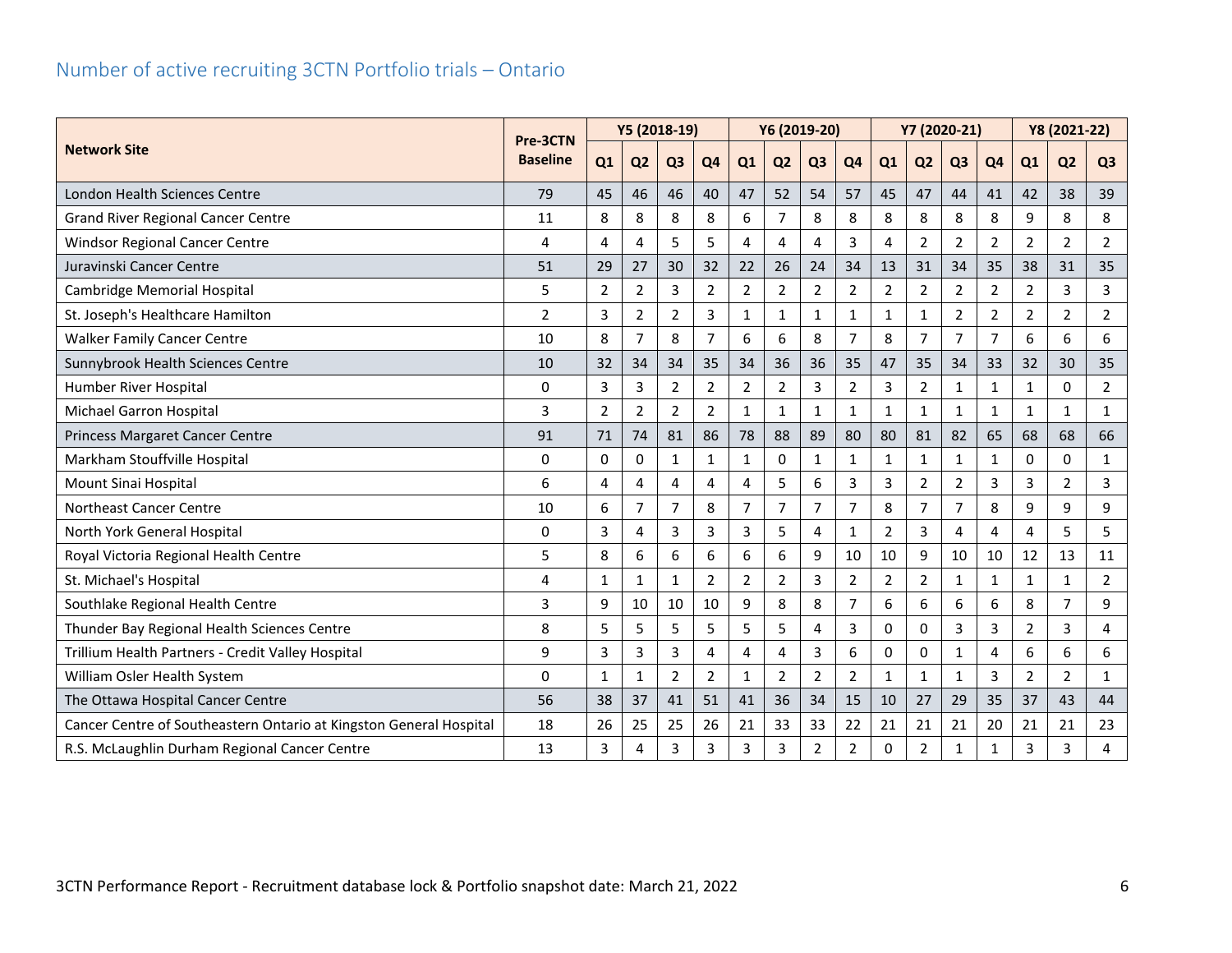#### <span id="page-7-0"></span>Patients recruited to 3CTN Portfolio trials, FY2021/22 (Y8) – Atlantic Region and Quebec

|                                                                                                     | Pre-                    | <b>Y2</b> | <b>Y3</b>    | <b>Y4</b> | <b>Y5</b>    | <b>Y6</b> | <b>Y7</b>  |                |                |                | <b>Y8</b>      |                           |                         |
|-----------------------------------------------------------------------------------------------------|-------------------------|-----------|--------------|-----------|--------------|-----------|------------|----------------|----------------|----------------|----------------|---------------------------|-------------------------|
| <b>Network Site</b>                                                                                 | 3CTN<br><b>Baseline</b> | Total     | <b>Total</b> | Total     | <b>Total</b> | Total     | Total      | Q1             | Q <sub>2</sub> | Q <sub>3</sub> | <b>Total</b>   | $%$ of<br><b>Baseline</b> | $%$ of<br><b>Target</b> |
| Nova Scotia Health Authority                                                                        | 39                      | 40        | 52           | 45        | 42           | 20        | <b>DNR</b> | <b>DNR</b>     | <b>DNR</b>     | <b>DNR</b>     | $\Omega$       | 0%                        | 0%                      |
| Eastern Regional Health Authority                                                                   | 15                      | 4         | 12           | 8         | 15           | 16        | 5          | $\overline{2}$ | 4              |                | 7              | 47%                       | 27%                     |
| <b>Atlantic Total</b>                                                                               | 54                      | 97        | 112          | 88        | 57           | 36        | 5.         | $\overline{2}$ | 4              | $\mathbf{1}$   | $\overline{7}$ | 13%                       | 7%                      |
| CIUSSS du Centre-Ouest-de-l'Île-de-Montréal (CIUSSS<br>CODIM)                                       | 87                      | 76        | 161          | 149       | 71           | 155       | 90         | 45             | 36             | 33             | 114            | 131%                      | 75%                     |
| CISSS de l'Outaouais                                                                                | 3                       | 0         | 4            | 32        |              | 5         |            | 0              | 0              | $\Omega$       | $\Omega$       | 0%                        | 0%                      |
| CHU de Québec - Université Laval, adults                                                            | 180                     | 25        | 144          | 236       | 99           | 309       | 372        | 127            | 114            | 121            | 362            | 201%                      | 115%                    |
| CIUSSS de l'Estrie – Centre hospitalier universitaire de<br>Sherbrooke, adults (CIUSSS-Estrie-CHUS) | 46                      | 16        | 70           | 55        | 18           | 61        | 11         | 21             | 6              | 18             | 45             | 98%                       | 56%                     |
| Centre Hospitalier de l'Université de Montréal (CHUM)                                               | 153                     | 59        | 123          | 149       | 112          | 66        | 73         | 42             | 33             | 38             | 113            | 74%                       | 42%                     |
| CIUSSS du Nord-de-l'Île-de-Montréal (CIUSSS NDIM)                                                   | 3                       | 0         | 4            | 16        | 8            | 539       | 1603       | 525            | 253            | 185            | 963            | 32100%                    | 18343%                  |
| CIUSSS de l'Est-de-l'Île-de-Montréal (CIUSSS EDIM)                                                  | 60                      | 12        | 51           | 49        | 23           | 15        | 6          | 1              | 1              | 5.             | 7              | 12%                       | 7%                      |
| <b>Quebec Total</b>                                                                                 | 532                     | 192       | 588          | 709       | 332          | 1150      | 2157       | 761            | 443            | 400            | 1604           | 302%                      | 172%                    |
| <b>Eastern Region Total</b>                                                                         | 586                     | 289       | 700          | 797       | 389          | 1186      | 2162       | 763            | 447            | 401            | 1611           | 314%                      | 180%                    |

DNR= Did Not Report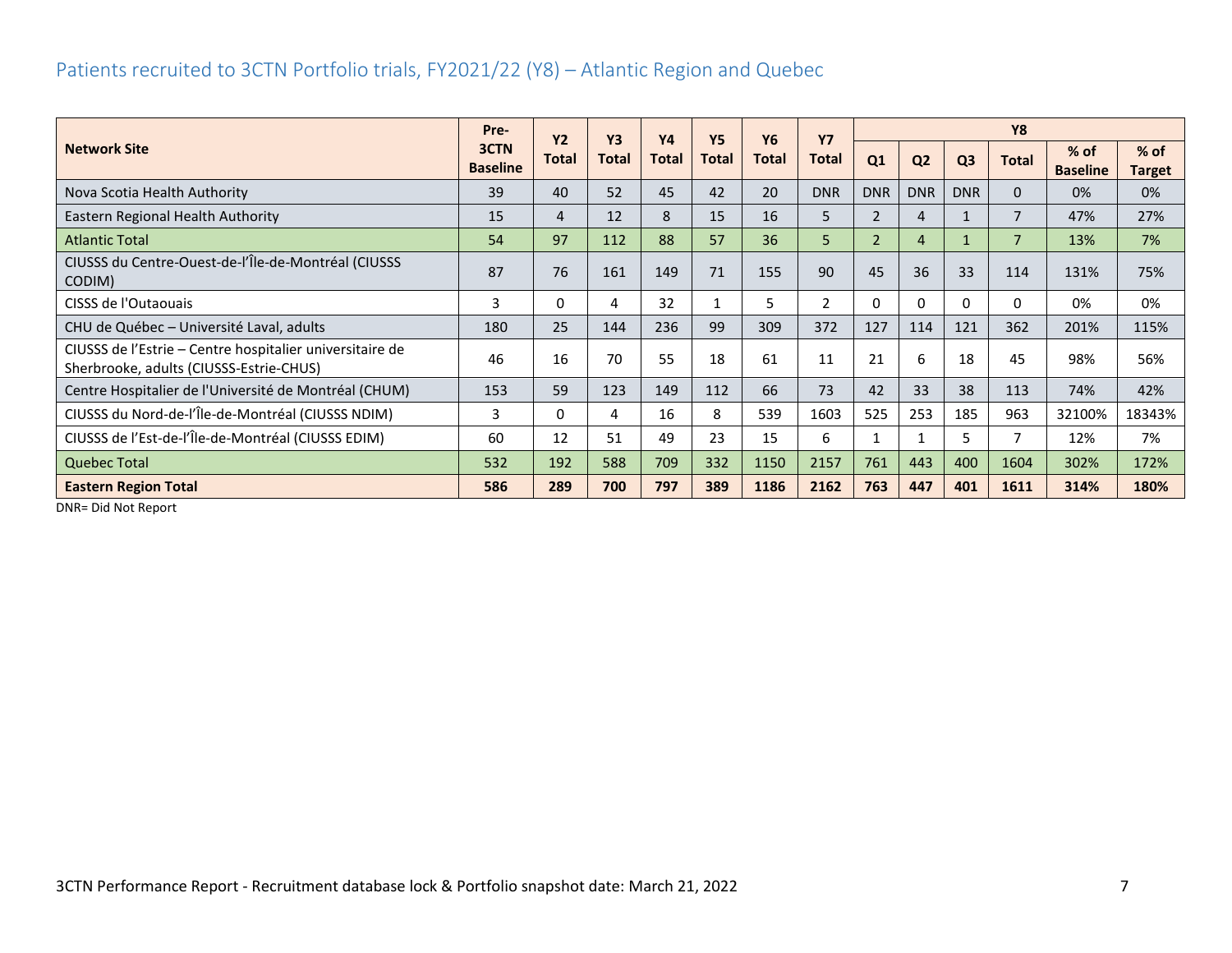<span id="page-8-0"></span>

|                                                                                                     | Pre-3CTN        |                          |                | Y5 (2018-19)   |                |                          |                | Y6 (2019-20)   |                          |            |                | Y7 (2020-21)   |                |            | Y8 (2021-22)   |                |
|-----------------------------------------------------------------------------------------------------|-----------------|--------------------------|----------------|----------------|----------------|--------------------------|----------------|----------------|--------------------------|------------|----------------|----------------|----------------|------------|----------------|----------------|
| <b>Network Site</b>                                                                                 | <b>Baseline</b> | Q1                       | Q <sub>2</sub> | Q <sub>3</sub> | Q <sub>4</sub> | Q1                       | Q <sub>2</sub> | Q <sub>3</sub> | Q4                       | Q1         | Q <sub>2</sub> | Q <sub>3</sub> | Q <sub>4</sub> | Q1         | Q <sub>2</sub> | Q <sub>3</sub> |
| Nova Scotia Health Authority                                                                        | 14              | 12                       | 16             | 17             | 17             | 19                       | 14             | 17             | 16                       | <b>DNR</b> | <b>DNR</b>     | <b>DNR</b>     | <b>DNR</b>     | <b>DNR</b> | <b>DNR</b>     | <b>DNR</b>     |
| Eastern Regional Health Authority                                                                   | 6               | 4                        | 6              | 5              | 6              | 8                        |                | 10             | 9                        | 0          | 6              |                |                |            | 8              | 8              |
| CIUSSS du Centre-Ouest-de-l'Île-de-Montréal (CIUSSS CODIM)                                          | 27              |                          |                |                |                | 18                       | 15             | 24             | 17                       | 17         | 18             | 17             | 25             | 29         | 28             | 27             |
| CISSS de l'Outaouais                                                                                |                 |                          |                |                |                | 2                        |                |                | 2                        |            |                |                |                |            | 3              | 3              |
| CHU de Québec - Université Laval, adults                                                            | 39              | 19                       | 20             | 26             | 26             | 26                       | 26             | 25             | 30                       | 27         | 30             | 30             | 23             | 31         | 34             | 31             |
| CIUSSS de l'Estrie – Centre hospitalier universitaire de<br>Sherbrooke, adults (CIUSSS-Estrie-CHUS) | 10              | 13                       | 11             | 13             | 16             | 14                       | 15             | 17             | 17                       | 16         | 13             | 14             | 13             | 12         | 12             | 11             |
| Centre Hospitalier de l'Université de Montréal (CHUM)                                               | 28              | 32                       | 34             | 37             | 37             | 33                       | 30             | 33             | 30                       | 29         | 27             | 27             | 27             | 21         | 28             | 28             |
| CIUSSS du Nord-de-l'Île-de-Montréal (CIUSSS NDIM)                                                   | 4               | $\overline{2}$           |                |                |                |                          |                | 3              |                          | 0          |                |                |                |            | 3              |                |
| CIUSSS de l'Est-de-l'Île-de-Montréal (CIUSSS EDIM)                                                  | 6               | 12                       | 13             | 11             | 10             | 10                       | 8              | 11             | 10                       | 9          | 9              | 10             | 10             | h.         |                |                |
| CIUSSS de l'Ouest-de-l'Île-de-Montréal (CIUSSS ODIM)                                                |                 | $\overline{\phantom{a}}$ |                |                |                | $\overline{\phantom{a}}$ |                |                | $\overline{\phantom{a}}$ |            |                |                |                | 0          | 0              |                |
| $DMD = D/dN + Dq$                                                                                   |                 |                          |                |                |                |                          |                |                |                          |            |                |                |                |            |                |                |

DNR= Did Not Report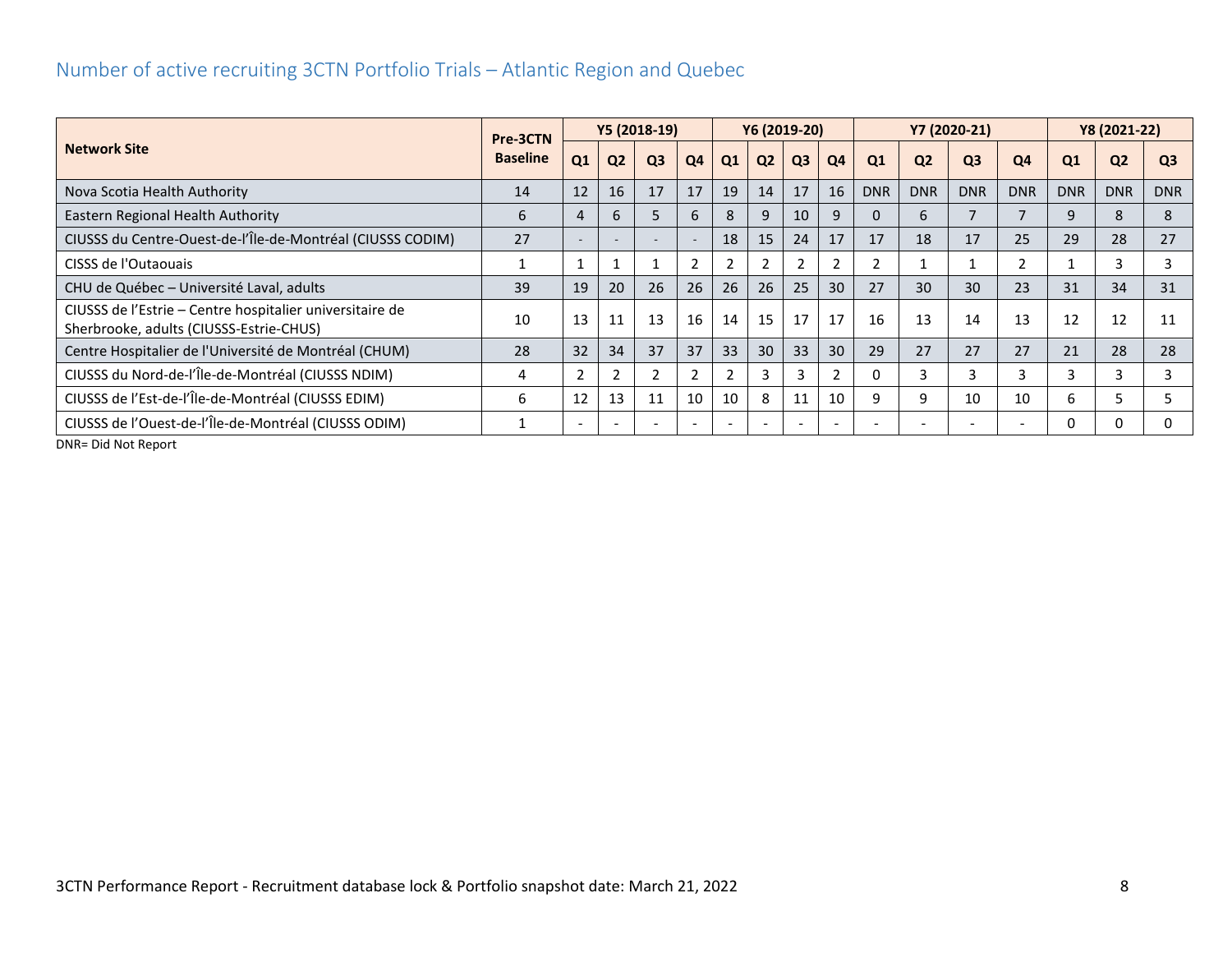#### <span id="page-9-0"></span>Patients recruited to 3CTN Portfolio trials, FY2021/22 (Y8) – Pediatric Cancer Centres

|                                                                |                             | <b>Y2</b>    | <b>Y3</b>    | <b>Y4</b>    | <b>Y5</b>                    | <b>Y6</b>                | <b>Y7</b>    |                |                | <b>Y8</b>      |                |                           |
|----------------------------------------------------------------|-----------------------------|--------------|--------------|--------------|------------------------------|--------------------------|--------------|----------------|----------------|----------------|----------------|---------------------------|
| <b>Network Site</b>                                            | Pre-3CTN<br><b>Baseline</b> | <b>Total</b> | <b>Total</b> | <b>Total</b> | <b>Total</b>                 | <b>Total</b>             | <b>Total</b> | Q1             | Q <sub>2</sub> | Q <sub>3</sub> | <b>Total</b>   | $%$ of<br><b>Baseline</b> |
| Alberta Children's Hospital                                    | 21                          | 21           | 10           | 14           | $\overline{\phantom{a}}$     |                          | 19           | 7              |                | 4              | 12             | 57%                       |
| BC Children's Hospital                                         | 34                          | 46           | 41           | 31           | $\overline{\phantom{a}}$     |                          | 30           | 10             | $\overline{2}$ | 4              | 16             | 47%                       |
| CancerCare Manitoba - Pediatrics                               | 18                          | 20           | 14           | 17           | 4                            | 7                        | 12           | $\overline{2}$ | $\overline{2}$ | 2              | 6              | 33%                       |
| Centre hospitalier universitaire de Sainte-Justine             | 42                          | 26           | 44           | 40           | 38                           | 38                       | 51           | 19             | 10             | 6              | 35             | 83%                       |
| Children's Hospital - London Health Sciences Centre            | 12                          | 15           | 26           | 9            | $\qquad \qquad \blacksquare$ |                          | 5            | 1              | 0              | 3              | 4              | 33%                       |
| Children's Hospital of Eastern Ontario                         | 20                          | 18           | 35           | 31           | $\overline{\phantom{a}}$     |                          | 14           | 6              | 3              | 5              | 14             | 70%                       |
| CHU de Québec-Université Laval / Centre Mère-Enfant Soleil     | 17                          | 14           | 7            | 17           | 22                           | 21                       | 29           | 10             | 6              | 3              | 19             | 112%                      |
| <b>IWK Health Centre</b>                                       | 20                          | 20           | 16           | 40           | $\overline{\phantom{a}}$     | ٠                        | 6            | 3              | 3              | $\overline{2}$ | 8              | 40%                       |
| Janeway Children's Health and Rehabilitation Centre            | 4                           | 3            | 4            | 4            | 0                            | 0                        | 5            | 2              | 0              | 0              | $\mathbf{2}$   | 50%                       |
| McMaster Children's Hospital - Hamilton Health Sciences Centre | 14                          | 20           | 19           | 28           | $\overline{\phantom{a}}$     |                          | 16           | 11             | 4              |                | 16             | 114%                      |
| Montreal Children's Hospital                                   | 24                          | 23           | 14           | 20           | 8                            | 10                       | 16           | 8              | 5              | 4              | 17             | 71%                       |
| Saskatchewan Pediatric Hematology Oncology Program             | 6                           | 6            | 5.           | 4            | $\overline{\phantom{a}}$     | $\overline{\phantom{a}}$ | 7            | 1              | 1              | 0              | $\overline{2}$ | 33%                       |
| Stollery Children's Hospital                                   | 11                          | 10           | 26           | 33           | $\overline{\phantom{a}}$     | $\overline{\phantom{a}}$ | 20           | 8              |                | 4              | 19             | 173%                      |
| The Hospital for Sick Children                                 | 91                          | 109          | 89           | 69           | $\overline{\phantom{a}}$     |                          | 26           | 25             | 18             | 10             | 53             | 58%                       |
| <b>Pediatric Total</b>                                         | 334                         | 351          | 350          | 357          | 72                           | 76                       | 256          | 113            | 62             | 48             | 223            | 67%                       |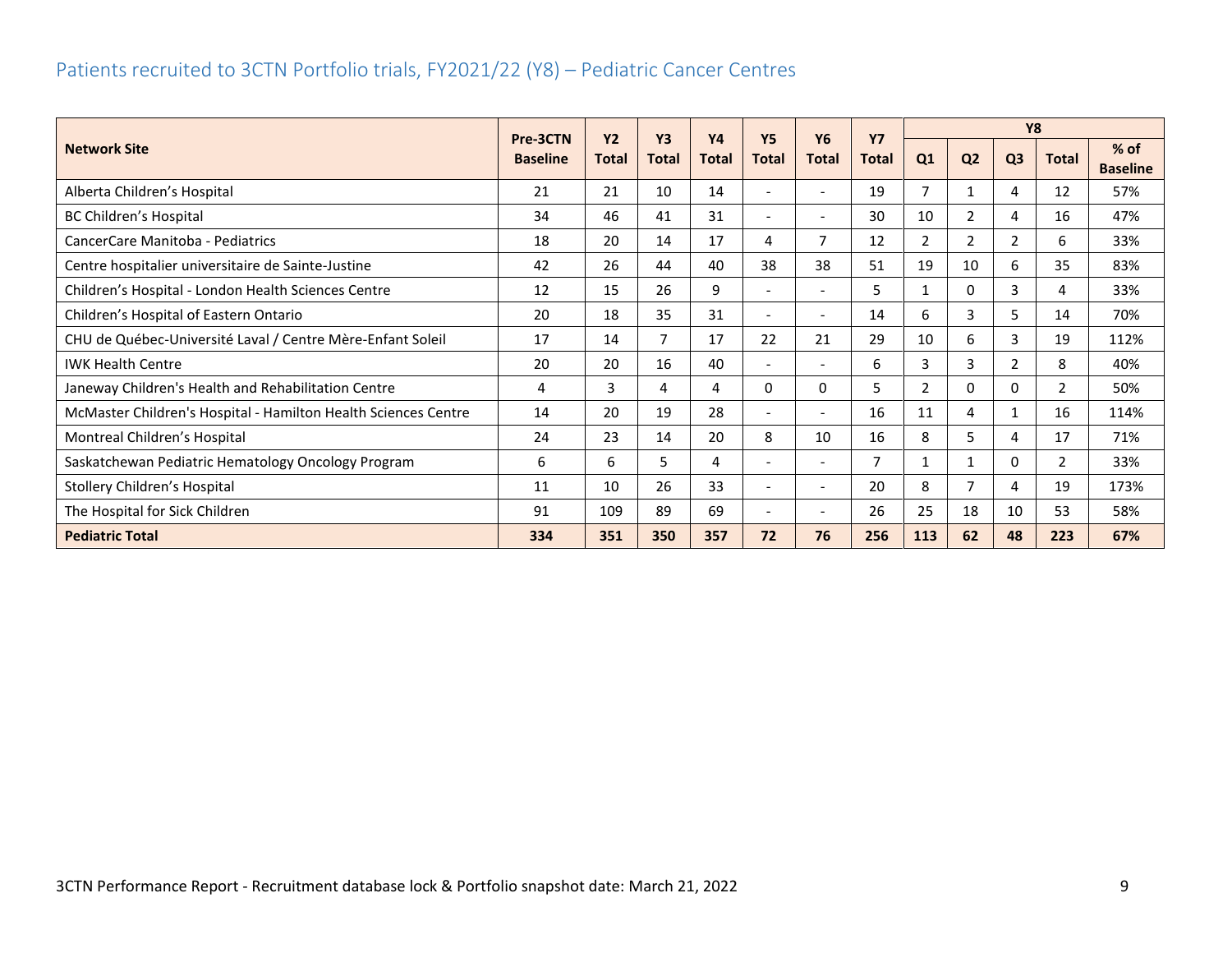<span id="page-10-0"></span>

|                                                                | Pre-                    |                          | Y5 (2018-19)   |                          |    |                          | Y6 (2019-20)   |                          |                          |                |                | Y7 (2020-21)   |                |                | Y8 (2021-22)   |                |
|----------------------------------------------------------------|-------------------------|--------------------------|----------------|--------------------------|----|--------------------------|----------------|--------------------------|--------------------------|----------------|----------------|----------------|----------------|----------------|----------------|----------------|
| <b>Network Site</b>                                            | 3CTN<br><b>Baseline</b> | Q1                       | Q <sub>2</sub> | Q <sub>3</sub>           | Q4 | Q1                       | Q <sub>2</sub> | Q <sub>3</sub>           | Q4                       | Q <sub>1</sub> | Q <sub>2</sub> | Q <sub>3</sub> | Q <sub>4</sub> | Q <sub>1</sub> | Q <sub>2</sub> | Q <sub>3</sub> |
| Alberta Children's Hospital                                    | 9                       | $\overline{\phantom{a}}$ |                |                          |    | ۰                        |                | $\overline{\phantom{a}}$ |                          | 22             | 23             | 24             | 15             | 18             | 17             | 18             |
| <b>BC Children's Hospital</b>                                  | 15                      | $\overline{\phantom{a}}$ |                | $\sim$                   |    | $\overline{\phantom{a}}$ |                | $\overline{\phantom{a}}$ | $\overline{\phantom{0}}$ | 13             | 15             | 15             | 17             | 17             | 17             | 17             |
| CancerCare Manitoba - Pediatrics                               | 19                      | 17                       | 17             | 15                       | 13 | 10                       | 9              | 8                        | 9                        | 9              | 11             | 11             | 13             | 14             | 16             | 16             |
| Centre hospitalier universitaire de Sainte-Justine             | 9                       | 30                       | 22             | 22                       | 24 | 17                       | 18             | 18                       | 17                       | 17             | 18             | 19             | 22             | 22             | 27             | 29             |
| Children's Hospital - London Health Sciences Centre            | 5                       | $\overline{\phantom{a}}$ |                |                          |    | ۰                        |                | $\overline{\phantom{a}}$ |                          | 14             | 14             | 15             | 18             | 16             | 16             | 14             |
| Children's Hospital of Eastern Ontario                         | 8                       | $\overline{\phantom{a}}$ |                | $\overline{\phantom{a}}$ |    | $\overline{\phantom{a}}$ |                | $\overline{\phantom{a}}$ |                          | 8              | 11             | 12             | 17             | 16             | 14             | 16             |
| CHU de Québec-Université Laval / Centre Mère-Enfant Soleil     | 11                      | 13                       | 16             | 17                       | 15 | 17                       | 15             | 13                       | 11                       | 15             | 15             | 15             | 20             | 21             | 20             | 22             |
| <b>IWK Health Centre</b>                                       | 9                       | $\overline{\phantom{a}}$ |                | $\overline{\phantom{a}}$ |    | $\overline{\phantom{a}}$ |                | $\overline{\phantom{a}}$ | $\overline{\phantom{a}}$ | 19             | 20             | 22             | 23             | 20             | 19             | 21             |
| Janeway Children's Health and Rehabilitation Centre            | 5                       | 11                       | 9              | 9                        | 9  | 5                        | 9              | 6                        | 6                        |                | 8              | 8              | 10             | 10             | 13             | 10             |
| McMaster Children's Hospital - Hamilton Health Sciences Centre | 8                       | $\overline{\phantom{a}}$ |                | $\overline{\phantom{a}}$ |    | $\overline{\phantom{a}}$ |                | $\overline{\phantom{a}}$ | $\overline{\phantom{0}}$ | 12             | 13             | 14             | 17             | 17             | 20             | 20             |
| Montreal Children's Hospital                                   | 5                       | 25                       | 25             | 20                       | 21 | 12                       | 16             | 16                       | 13                       | 16             | 17             | 15             | 22             | 22             | 24             | 25             |
| Saskatchewan Pediatric Hematology Oncology Program             | 7                       | $\overline{\phantom{a}}$ |                | $\overline{\phantom{a}}$ |    | $\overline{\phantom{a}}$ |                | $\overline{\phantom{a}}$ | $\overline{\phantom{a}}$ | 8              | 8              | 8              | 8              | 8              | 7              | 7              |
| Stollery Children's Hospital                                   | 3                       | $\overline{\phantom{a}}$ |                | $\overline{\phantom{a}}$ |    | ٠                        |                | $\overline{\phantom{a}}$ |                          | 9              | 11             | 13             | 13             | 14             | 13             | 12             |
| The Hospital for Sick Children                                 | 13                      | $\overline{\phantom{a}}$ |                | $\overline{\phantom{a}}$ |    | $\overline{\phantom{a}}$ |                | $\overline{\phantom{a}}$ | $\overline{\phantom{a}}$ | 16             | 17             | 17             | 23             | 24             | 30             | 27             |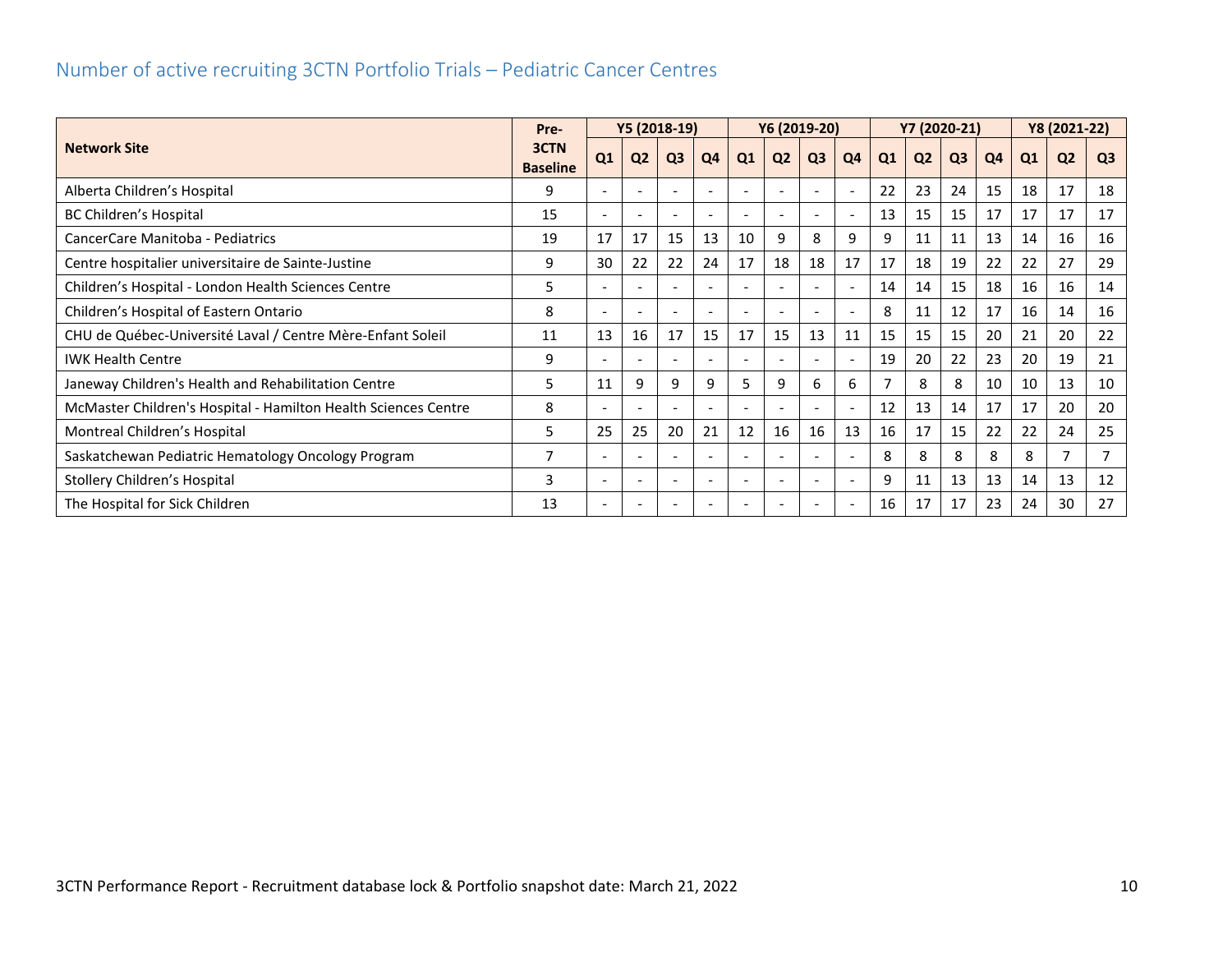## <span id="page-11-0"></span>Section B: 3CTN Portfolio Metrics

#### <span id="page-11-1"></span>Active Recruiting Portfolio Trials by Disease Site and Phase

2 2 2 2 2 4 20 1 2 1  $\overline{2}$ 1 2 2 3 2 3 14 5 11 4 13 6 2  $\vert 1 \vert$ 3 1 0 5 10 15 20 25 30 35 40 Skin / Melanoma Sarcoma Other Neuroblastoma Lung Hematology Head and neck Gynecological Genito-Urinary Gastrointestinal Breast Brain/CNS Breakdown of Active Recruiting Portfolio trials (N=178) Not Applicable Pilot/Feasibility Phase I Phase I/II Phase Ib/II Phase II Phase II/III Phase III Phase IV

**Objective:** To monitor and optimize the Portfolio in order to create opportunities for new trials and demonstrate 3CTN's impact.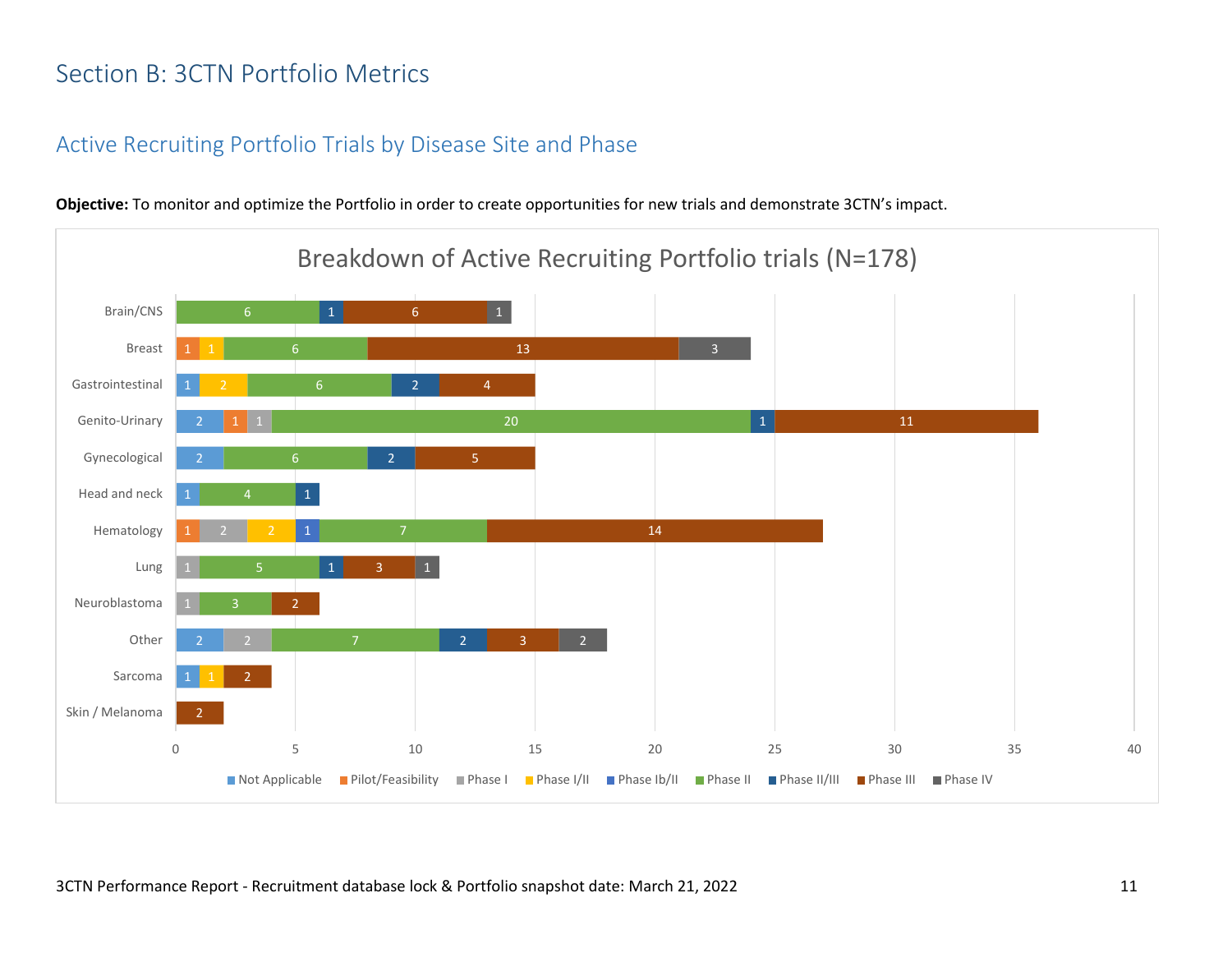#### <span id="page-12-0"></span>Overview of Portfolio Applications – Process Efficiency

**Objective:** To improve Portfolio application processing time.

#### **Portfolio Approval Process Timeline<sup>1</sup>**

| <b>Calendar Year</b> | <b>Number of Applications Received</b> | # Applications Completed | <b>Average Application Processing</b><br>Time (days) | <b>Median Application Processing</b><br>Time (days) |
|----------------------|----------------------------------------|--------------------------|------------------------------------------------------|-----------------------------------------------------|
| 2016                 | 70                                     | 71                       | 31                                                   |                                                     |
| 2017                 | 45                                     | 47                       | 22                                                   |                                                     |
| 2018                 | 46                                     | 44                       | 18                                                   |                                                     |
| 2019                 | 45                                     | 45                       | 42                                                   |                                                     |
| 2020                 | 41                                     | 41                       | 27                                                   |                                                     |
| 2021                 | 59                                     | 63                       | 29                                                   |                                                     |
| 2022                 |                                        |                          |                                                      |                                                     |

#### **Facilitated Peer Review (FPR) Process**

| <b>Calendar Year</b> | <b>Number of FPR Requests</b> | # FPR Completed <sup>2</sup> | Average FPR Time (days) <sup>3</sup> | Median FPR Time (days) <sup>3</sup> |
|----------------------|-------------------------------|------------------------------|--------------------------------------|-------------------------------------|
| 2016                 | 11                            | 12                           | 96                                   | 100                                 |
| 2017                 |                               |                              | 79                                   | 74                                  |
| 2018                 | 10                            |                              | 84                                   | フフ                                  |
| 2019                 | 16                            | 17                           | 112                                  | 86                                  |
| 2020                 |                               |                              | 137                                  | 134                                 |
| 2021                 |                               | 13                           | 112                                  | 108                                 |
| 2022                 |                               |                              |                                      |                                     |

**1** From Portfolio application receipt date to date of approval decision for period beginning Jan 13, 2015.

**2** Counts are based on the completed reviews in that calendar year. E.g., for an application submitted for review in 2019 but completed in 2020, the FPR will be counted for 2020.

**3** FPR process begins on the date the applicant agrees to initiate the FPR process and ends on the date when the final reviewer package is submitted to 3CTN (data based on completed FPRs).

**Link: [Portfolio Applications Report](https://app.powerbi.com/view?r=eyJrIjoiNDkxODMzYTctYjhkZi00MjhkLWJiNzMtMjcyYmU2MmE4MjM5IiwidCI6IjlkZjk0OWY4LWE2ZWItNDE5ZC05Y2FhLTFmOGM4M2RiNjc0ZiJ9)**